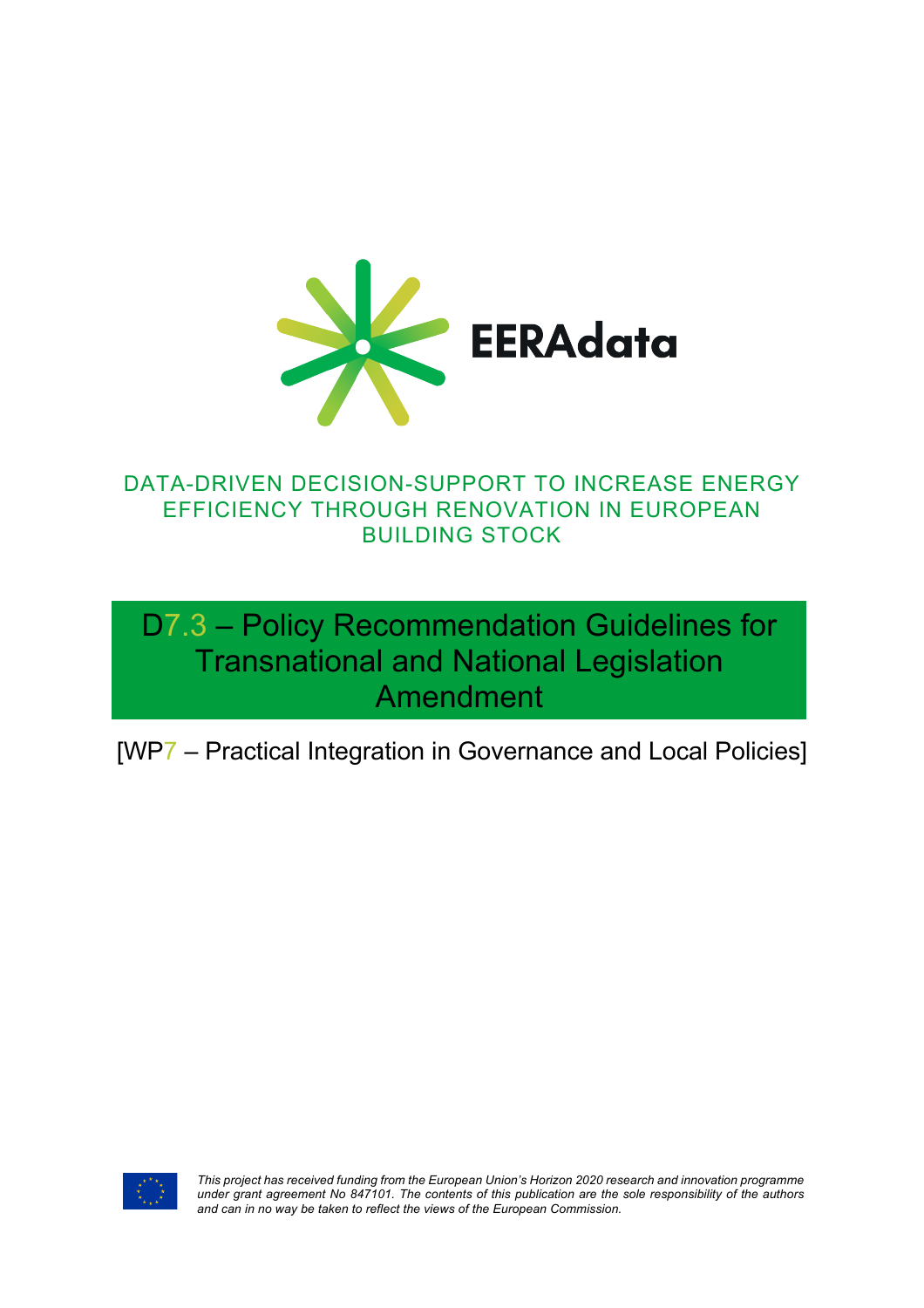

| <b>Lead Contributor</b> | Tobi Elusakin, Trilateral Research       |
|-------------------------|------------------------------------------|
|                         | Tobiloba.elusakin@trilateralresearch.com |
| <b>Other</b>            | Katrina Petersen, Trilateral Research    |
| <b>Contributors</b>     | Panagiotis Loukinas, Trilateral Research |
|                         | Lorena Garzarán Fernández, COAMá         |
|                         | Rafael Abad Cano, COAMá                  |
|                         | Jørn Toftum, Danish Technical University |
|                         | Sebastian Botzler, TUM                   |

| <b>level</b>         |               |
|----------------------|---------------|
| <b>Dissemination</b> | $PU = Public$ |
| <b>Type</b>          | Report        |
| <b>Delivery Date</b> | 26.01.2022    |
| <b>Due Date</b>      | 31.01.2022    |
|                      |               |

Keywords

Energy Efficiency, Renovation, Guidelines, Policy, Thermal Comfort

#### **Imprint**

This document is issued by the consortium formed for the implementation of the EERAdata project under Grant Agreement N° 847101 by the following partners:

TUM- Technische Universität München (Germany) TRILATERAL – Trilateral Research LTD (United Kingdom) ITTI – ITTI SP ZOO (Poland) DTU – Danmarks Tekniske Universitet (Denmark) KSSENA –Zavod Energetska Agencija Za Savinjsko Salesko in Korosko (Slovenia) COAMá – Colegio official de Arquitectos de Malaga (Spain) AEE – Agencia Andaluza de la Energia (Spain) COP – Kobenhavns Kommune (Denmark) MOV– Mestna Obcina Velenje (Slovenia)

#### **Document History**

| Version          | <b>Date</b> | <b>Description</b>                     |
|------------------|-------------|----------------------------------------|
| V <sub>0.1</sub> | 19.11.2021  | <b>Initial Draft</b>                   |
| V <sub>0.2</sub> | 19.11.2021  | <b>Draft Following Internal Review</b> |
| V <sub>0.3</sub> | 22.11.2021  | Ready for External Review              |
| V1.0             | 26.01.2022  | Following external review              |

#### **Disclaimer**

Neither TUM nor any other consortium member nor the authors will accept any liability at any time for any kind of damage or loss that might occur to anybody from referring to this document. In addition, neither the European Commission nor the Agencies (or any person acting on their behalf) can be held responsible for the use made of the information provided in this document.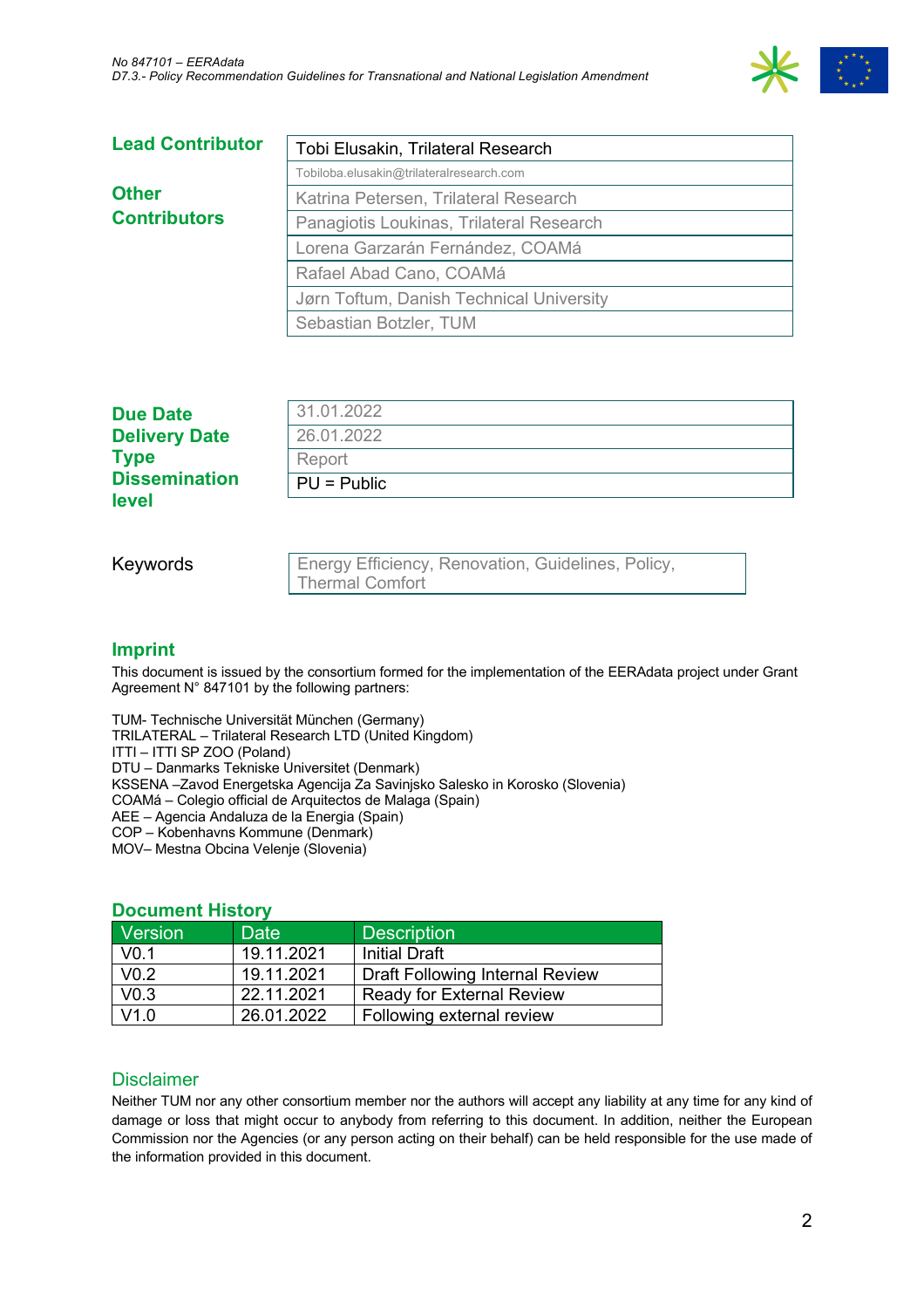### **About the project**

The EERAdata project will develop and test a decision-support tool to help local administrations in the collection and processing of their building and demographic data towards an assessment and prioritisation of Energy Efficiency measures in planning, renovating and constructing buildings.

While EU policy assigns a primary role to

Energy Efficiency (EE), the lack of a holistic understanding of the impact of EE investments has hindered its integration in the policy-making process. Coordination between demand and supply side of energy policy is not targeted, and there is need to gather the evidence on the benefits of EE in ecological and socio-economic terms as well as on its interactions with the broader policy context and energy market.

#### **Project's goals**

The project aims to develop:

- Guidelines and roadmaps for the advancement of the clean energy transition
- Joint thematic studies and analyses reports on territorial needs and decarbonisation pathways
- A fully developed and tested decision-support tool to help local administrations in the collection and processing of their building and demographic data towards an assessment and prioritization of EE measures in planning, renovating and constructing buildings



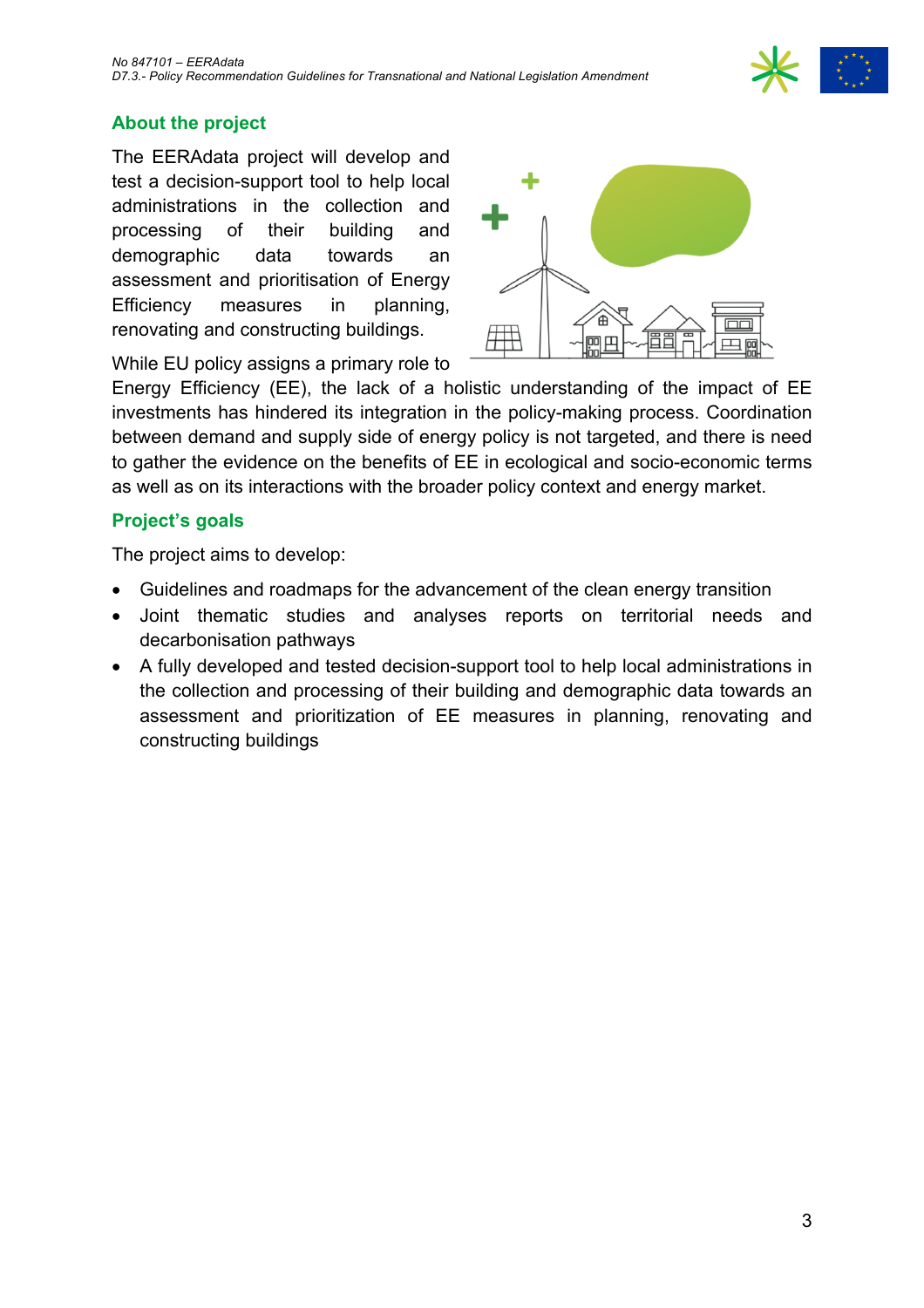

#### TABLE OF CONTENTS

| 1                                                                                                                                                                    |
|----------------------------------------------------------------------------------------------------------------------------------------------------------------------|
| 2.                                                                                                                                                                   |
| 2.1.<br>2.2.<br>RECOMMENDATION TO ENSURE UTILITY COMPANIES PROVIDE ENERGY CONSUMPTION DATA<br>8                                                                      |
| 2.3.<br>RECOMMENDATION TO INCLUDE MINIMUM DATA REQUIREMENTS AS PART OF ENERGY                                                                                        |
| RECOMMENDATION TO ENSURE THE PROVISION OF ENERGY PERFORMANCE CERTIFICATES<br>2.4.                                                                                    |
| RECOMMENDATION TO TRACK AND STORE DATA ON CHANGES/RENOVATIONS MADE TO<br>2.5.                                                                                        |
| 2.6.<br>RECOMMENDATION TO INCLUDE WIDER BENEFITS OF RENOVATION IN ENERGY AUDITS11<br>2.7.<br>RECOMMENDATION TO INCLUDE SOCIO-ECONOMIC ASSESSMENT DATABASES INTO LONG |
|                                                                                                                                                                      |
| RECOMMENDATION TO INCLUDE SOLAR RESOURCE USE THROUGH PV AND SOLAR<br>2.8.                                                                                            |
| THERMAL SYSTEMS AS MANDATORY IN RESIDENTIAL SECTOR IN RENOVATION OF BUILDINGS12                                                                                      |
| 3 <sub>1</sub>                                                                                                                                                       |
|                                                                                                                                                                      |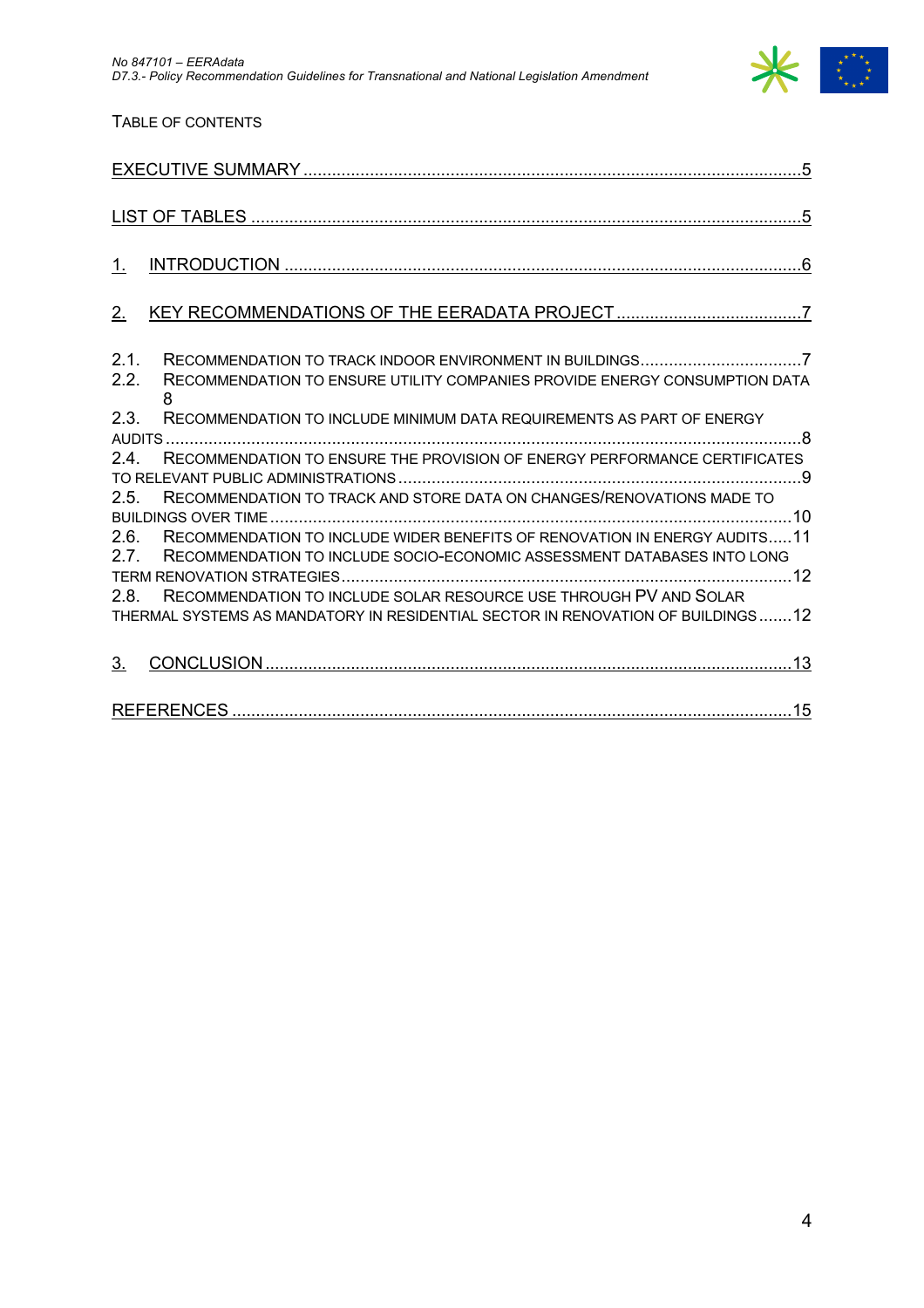

# **Executive summary**

This deliverable, *D7.3 – Policy Recommendation Guidelines for Transnational and National Legislation Amendment,* presents an overview of recommendations for policy improvements as a result of the lessons learned from the EERAdata project. It brings together the expertise of all project partners to draw insights and lessons from different stages of the project.

This report presents eight recommendations addressing established energy efficiency-based policy instruments such as energy performance certificates (EPCs), long term renovation strategies, building renovation passports, and energy audits. It also proposes new policies which will help improve the implementation of energy efficiency measures and help alleviate energy poverty in the EU. The recommendations proposed are as follows:

- Recommendation to track Indoor environmental conditions in buildings
- Recommendation to ensure utility companies provide energy consumption data
- Recommendation to include minimum data requirements as part of energy audits
- Recommendation to ensure the provision of energy performance certificates to relevant public administrations
- Recommendation to track and store data on changes/renovations made to buildings over time
- Recommendation to include the wider benefits of building renovation in energy audits
- Recommendation to include socio-economic assessment databases into long term renovation strategies
- Recommendation to include solar resource use through PV and Solar thermal systems as mandatory in residential sector in renovation of buildings

Evidence for the recommendations developed have been obtained from the initial case studies, data collection and cleaning, and pilot phases of the EERAdata project. For each recommendation, the context and shortfalls in current policy are first defined, after which the recommendation is proposed. Evidence for each recommendation in the EERAdata project is then presented and finally a short explanation for how it will create positive impact is given.

## **List of tables**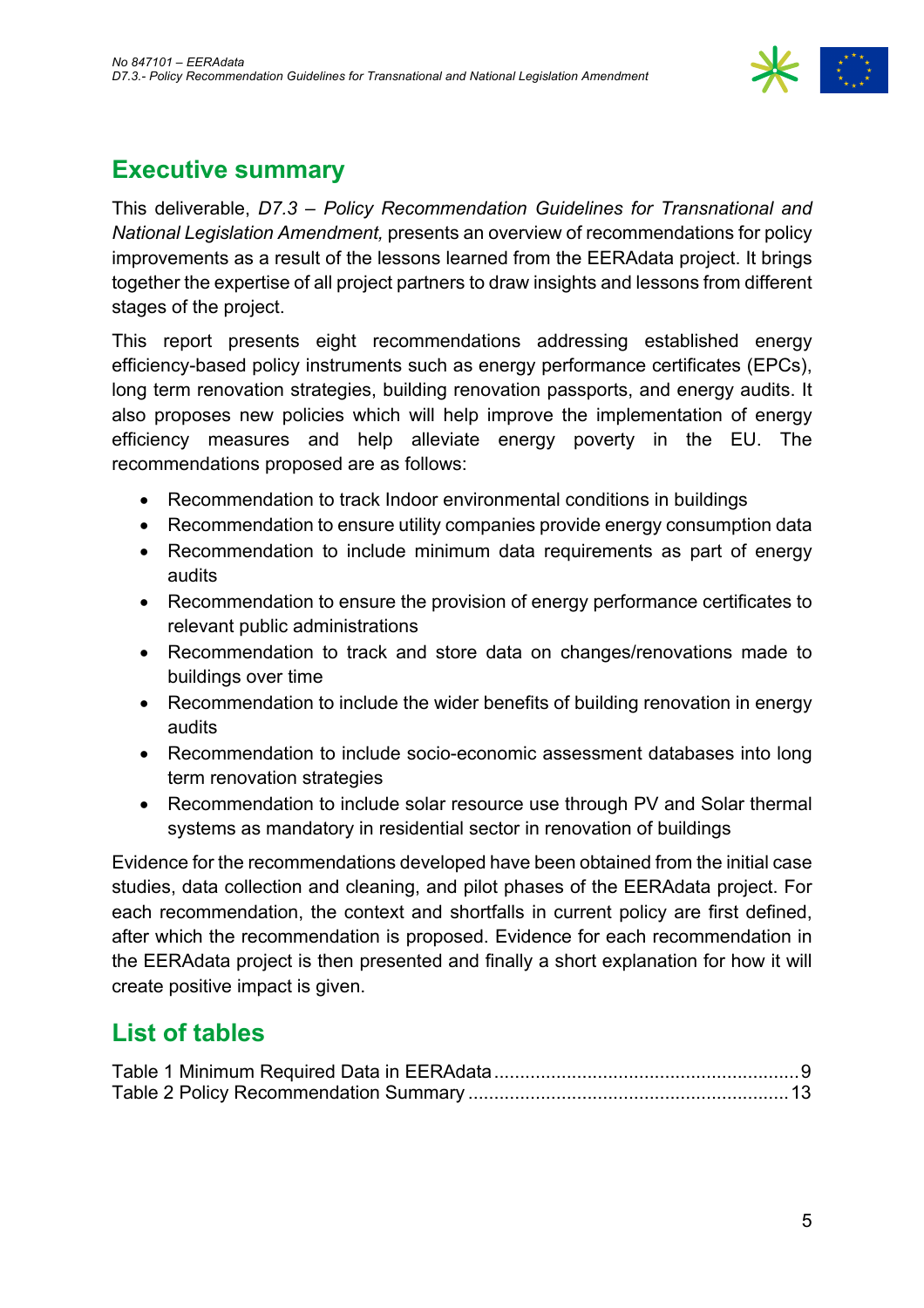

# **1. Introduction**

This deliverable provides an overview of the key policy recommendations drawn from the EERAdata project by bringing together the expertise of the project partners to draw insights from different stages of the project. It is based on Task 7.5 of the EERAdata grant agreement – *Policy Governance Recommendations* within Work Package 7 – *Practical Integration in Governance and Local Policies*. The EERAdata project has formulated key recommendations (i.e., suggested courses of action to be followed based on the results of both the theoretical and empirical work carried out) which together can serve to help European policymakers to prioritise energy efficiency measures in buildings through the application of the DST developed by EERAdata.

Decisions made on implementing building renovation measures are often made without considering data on existing building stock, wider socioeconomic, and environmental conditions. This is seen as especially true in understaffed public authorities. As a result of this, there is a lack of understanding of the impacts of investments in energy efficiency-based building renovation measures on mitigating the effects of climate change. The EERAdata project is therefore conducting research and developing a decision support tool (DST) for calculating and communicating the impact of energy efficiency-based renovations.

There are currently existing policies such as the Energy Performance for Buildings Directive (EPBD)<sup>1</sup>, Energy Efficiency Directive (EED)<sup>2</sup>, and Ecodesign Directive<sup>3</sup> which help to address the energy challenges in the EU and promote the EU's "Energy Efficiency first Principle (EEfP)" 4. However, these policies and others are lacking in that they do not take into account the wider benefits of energy efficiency as well as data availability for accurate impact assessments. Therefore, six policy recommendations have been developed based on the work carried out over the project's duration so far (M1-M29). This includes work conducted on the initial case studies, data collection, DST development, and scalability assessment. For each recommendation, the context and shortfalls in current policy are first defined, followed by the proposed recommendation, the evidence for it in EERAdata and then how it will create positive impact.

The remainder of this report is structured as follows: Section 2 contains the different policy recommendations based on the work done in the EERAdata project. Section 3 concludes the deliverable.

<sup>1</sup> Energy Performance for Buildings Directive (https://eur-lex.europa.eu/legalcontent/EN/TXT/PDF/?uri=CELEX:32018L0844&from=EN)

<sup>&</sup>lt;sup>2</sup> Energy Efficiency Directive (https://eurlex.europa.eu/LexUriServ/LexUriServ.do?uri=OJ:L:2012:315:0001:0056:EN:PDF)

<sup>3</sup> Ecodesign Directive (https://eur-lex.europa.eu/legal-content/EN/ALL/?uri=CELEX%3A32009L0125)

<sup>4</sup> Energy Efficiency first Principle (https://ec.europa.eu/energy/topics/energy-efficiency/targetsdirective-and-rules/energy-efficiency-first\_en)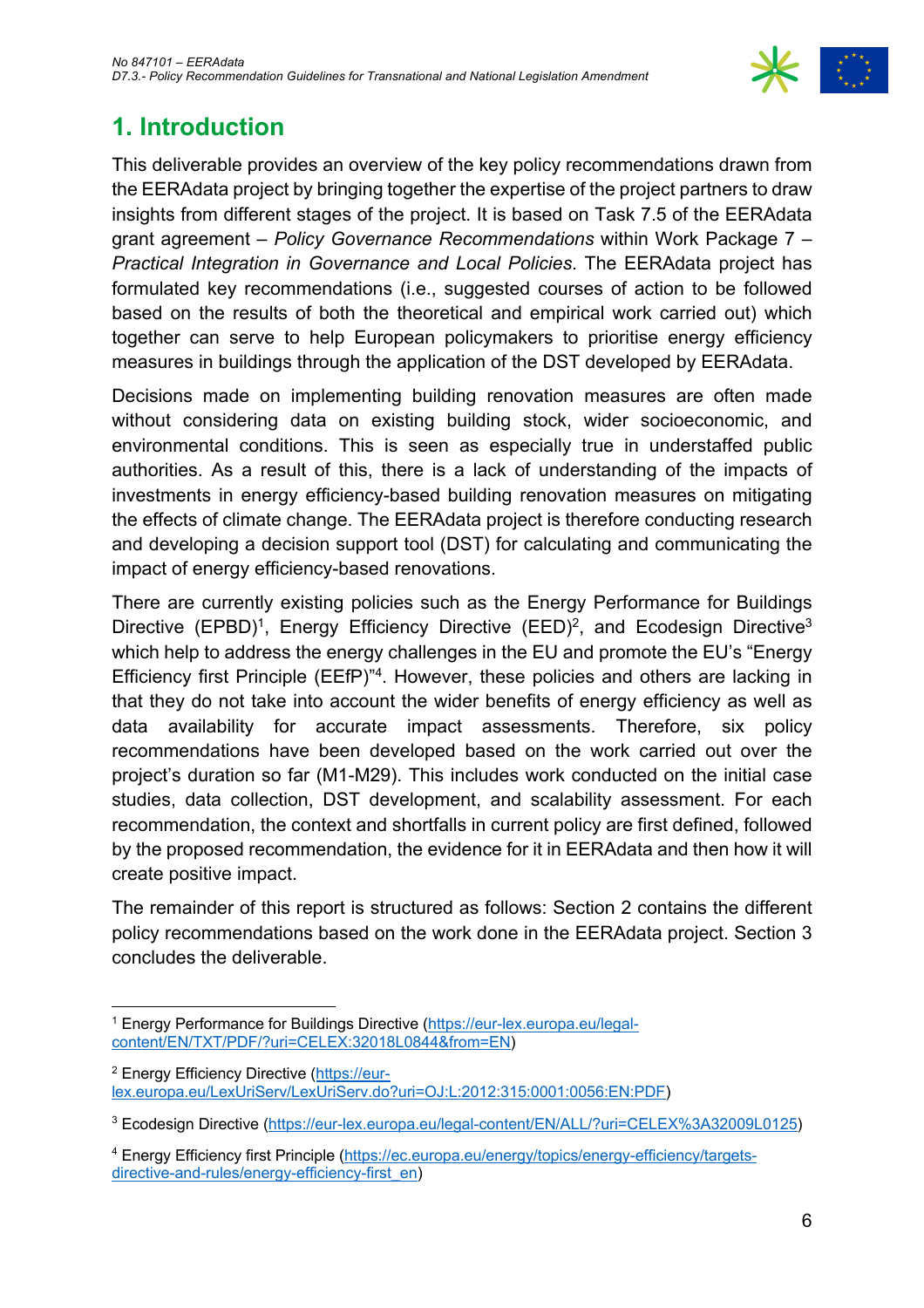

# **2. Key Recommendations of the EERAdata Project**

### 2.1. Recommendation to track indoor environment in buildings

The indoor environment in buildings affects the comfort, well-being and performance of the occupants. Currently, all buildings track their use of electricity, gas, oil and other potential energy sources for payment purposes. However, measurement of indoor environment conditions is most often used for instantaneous control of heating, cooling, and ventilation systems, but measurements are rarely saved and used to evaluate occupant exposures. This is a serious flaw, as the cost of employees in commercial buildings dominates expenses incurred in running and maintaining the building by almost an order of magnitude. Substandard indoor environment that deteriorate occupant performance may thus have serious economic consequences.

Currently, in both the most recent version of the Energy Performance for Buildings Directive (EPBD) and the Energy Efficiency Directive (EED), there is no requirement to track and report the indoor environment in buildings. This is an issue because of the importance of the indoor environment on comfort, health and productivity (Fisk and Rosenfeld 1997, Seppänen *et al*., 2006; Seppänen and Fisk 2006; Akimono *et al*., 2010; Tanabe *et al.*, 2013).

A comprehensive survey containing 129 questions was conducted in task 2.1 (*Policy Review and User Requirement Definition*) of the EERAdata project to obtain information on the existing situation in each of the partner municipalities. From the survey conducted, thermal comfort, one of the indoor environment domains, was identified by all implementing partners as one of the main challenges likely to be improved by performing energy efficiency-based renovations, along with improved wellbeing and productivity, and economic growth and poverty alleviation. Additionally, in a workshop conducted as part of this deliverable, one of the project's implementing partners (the Andalusian Energy Agency), highlighted the lack of clear criteria for identifying which buildings are in the most need for energy efficiency-based renovations which can potentially alleviate energy poverty. This criterion can be used to develop a ranking system which will contribute to building a systematic and needsbased allocation of the limited resources designated for building renovation by public authorities. This is an issue also highlighted in Carlucci (2013) which indicated that simply comparing energy consumption of buildings is not a satisfactory enough method for ranking building performance.

**It is therefore recommended that indoor environment descriptors be used as a metric through which buildings can be ranked and prioritised for receipt of generally limited renovation budgets in municipalities around the EU**. Given that the level of thermal comfort in a building has been described as an indicator of energy poverty (Papada and Kaliampakos, 2016), this ranking can also help to identify households which are energy poor and help relevant entities allocate appropriate funding and attention to addressing this. Entities which could greatly benefit from having this ranking include: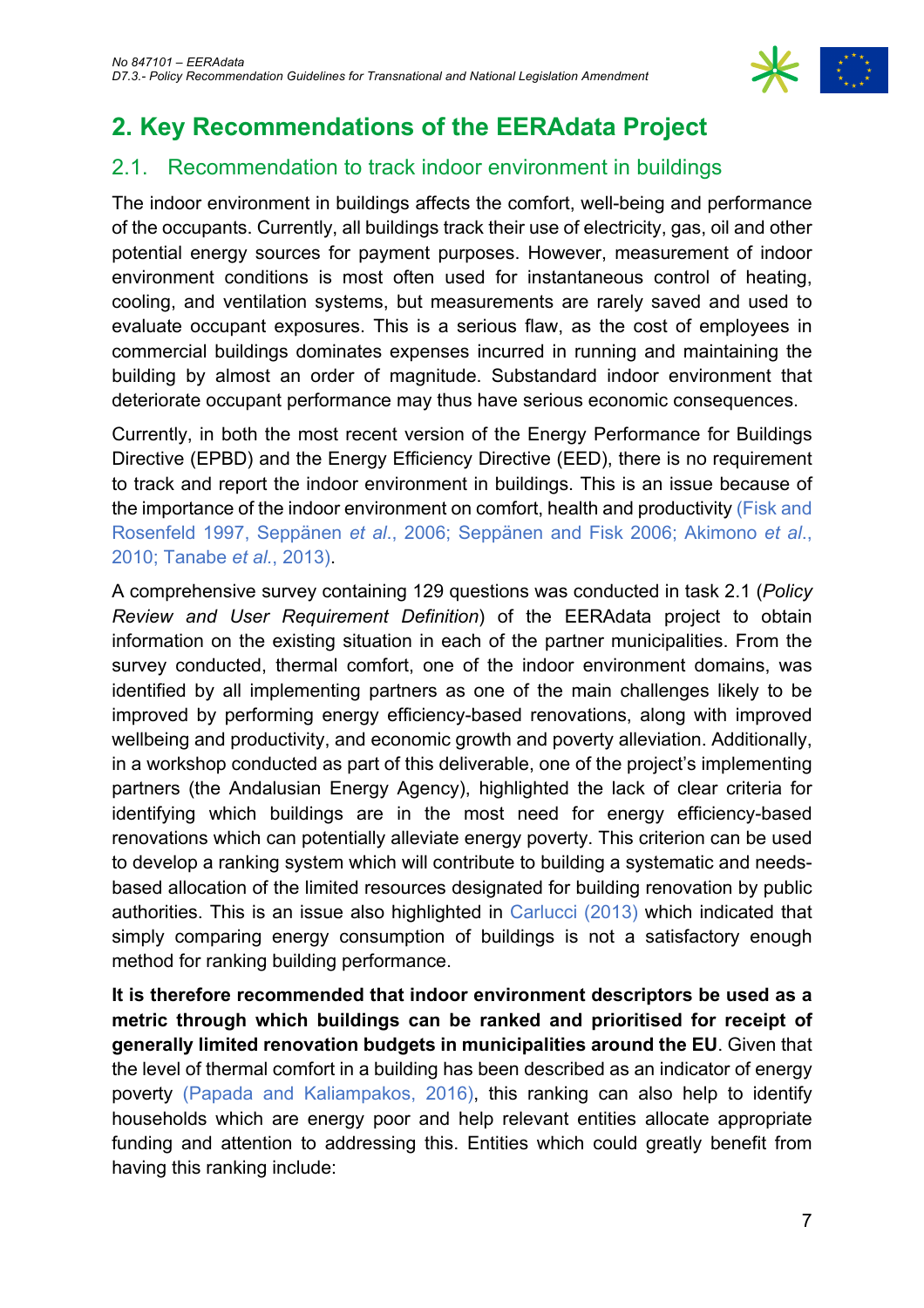

- ⁃ "Social housing agencies managing thousands of public households"
- ⁃ "Communities which have a large section of the population living in energy poverty"

#### 2.2. Recommendation to ensure utility companies provide energy consumption data

Building energy consumption is simply the amount of energy used for a building to fulfil its basic functions and the ones of its residents i.e., lighting, heating, cooling, appliances, and cooking. While energy consumption should not constitute the only piece of data used to determine the energy performance of a building, it is still a significant part of the assessment and is recommended as the variable to be quantified first (Wang *et al.*, 2012).

In the Energy Efficiency Directive (Directive 2012/27/EU), point 1 of Article 11 states that "*member States shall ensure that final customers receive all their bills and billing information for energy consumption free of charge and that final customer also have access to their consumption data in an appropriate way and free of charge*". Although utility companies are required by EU directive to provide final consumption data to consumers, there is currently no requirement for these organisations to provide energy consumption load curves to public entities and administrations managing renovations, energy social housing and public buildings.

The EERAdata project required that basic building stock data such as energy consumption be available to conduct impact assessments of energy efficiency-based renovations. During the data collection process however, two of the three partner municipalities encountered difficulties in accessing and collecting building energy consumption data. This was due to this data not being made available to the public authorities in charge of building management.

**It is therefore recommended that utility companies be required to provide energy consumption information to municipalities and public authorities**. This information, provided in the right format and with privacy and data protection taken into account, can help public authorities in allocating renovation funds and renovation scheduling. It can also help with activities such as regulation/negotiation of energy prices with suppliers, supervision of trends in energy consumption to identify deviations, and the proposal of corrective steps to mitigate severe energy poverty.

#### 2.3. Recommendation to include minimum data requirements as part of energy audits

Energy audits are required by the EU according to article 8 of the Energy Efficiency Directive 2012/27/EU. An energy audit is defined as a procedure performed with the purpose of obtaining adequate knowledge of the existing energy consumption of a building. It focuses mainly on diagnosing the fragile points of a building's energy usage system, access latent power and develop energy-saving responsibility (Wang et al., 2010). The main steps of the audit process include conducting a complete energy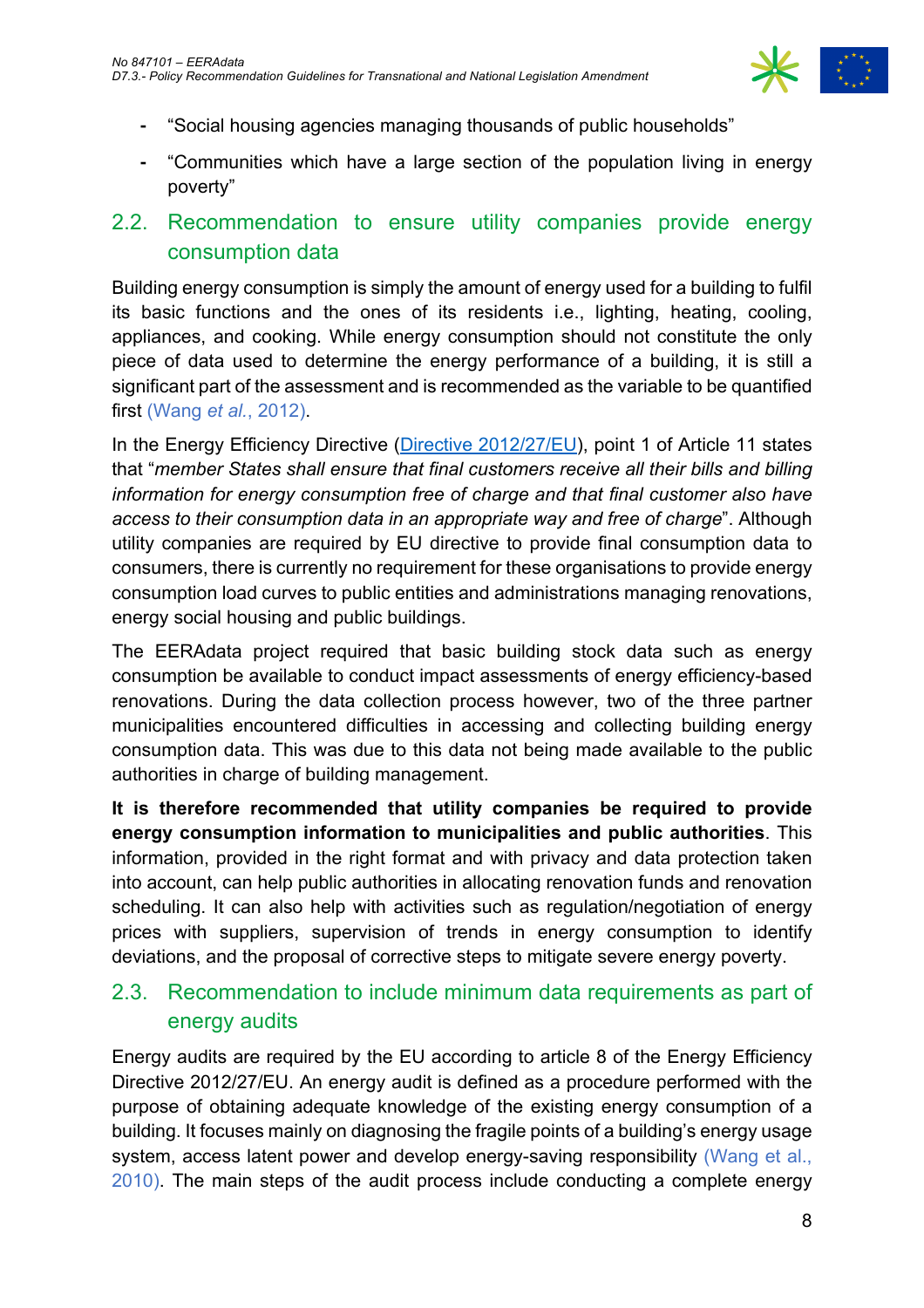

analysis of the building system, identification of areas which contain waste, development of a plan for reducing energy consumption, implementation of the defined plan, and monitoring of results (Dongellini *et al.*, 2014).

According to the energy efficiency directive, energy audits should be based on "up to date, measured, traceable operational data on energy consumption and for electricity (load) profiles". The directive, however, does not specify or provide detail on the basic variables required to be collected in order to perform quality energy audits.

As part of the EERAdata project (in deliverables 4.1, 4.2 and 4.3), databases which contain building-specific, and default (regional) data have been created to help municipalities and public authorities assess the impact of energy efficiency-based renovations in buildings through the creation of a digital decision-support tool (DST). The most basic of these databases, consisting of the minimum data required for the DST to function, can be incorporated into the energy audit. The data dictionary for this database can be seen in table 1 below.

| <b>Variables</b>        | <b>Data Type</b> | <b>Description</b>                                                                 |
|-------------------------|------------------|------------------------------------------------------------------------------------|
| <b>Building ID</b>      | Integer          | Building identification number                                                     |
| <b>Building Use</b>     | String           | Building category (administrative,<br>educational, healthcare, cultural and sport) |
| <b>Building Age</b>     | Datetime         | Year in which building was constructed                                             |
| <b>Floor Area</b>       | Integer          | Used area of the building                                                          |
| <b>Building Width</b>   | Float            | Width of the building                                                              |
| <b>Building Length</b>  | Float            | Length of the building                                                             |
| Number of Storeys       | Integer          | Number of storeys in the building                                                  |
| Room or Building Height | Float            | Room height or building height                                                     |
| Ground Surface Area     | Integer          | Surface area of the base plate                                                     |

*Table 1 Minimum Required Data in EERAdata*

**It is recommended that the variables listed in the data table above be tracked and collected during energy audits.** The collection of the variables in the data table above will help energy auditors perform detailed and validated calculations for proposed energy-saving measures. This in turn will contribute to the development and proposal of clear recommendations for potential energy and cost savings.

### 2.4. Recommendation to ensure the provision of energy performance certificates to relevant public administrations

The Energy Performance Certificate, according to the Energy Performance for Buildings directive (EPBD) is "an instrument aimed at informing building owners, tenants and users about the cost of heating and cooling, savings that investments would bring and offer benchmarks to compare similar buildings". It is the main instrument used by the EU to promote energy efficiency. The energy performance rating in most EU countries is represented by a letter scale, i.e., from A to  $G - A$  being the most efficient and G being the least efficient (Olaussen *et al*., 2017).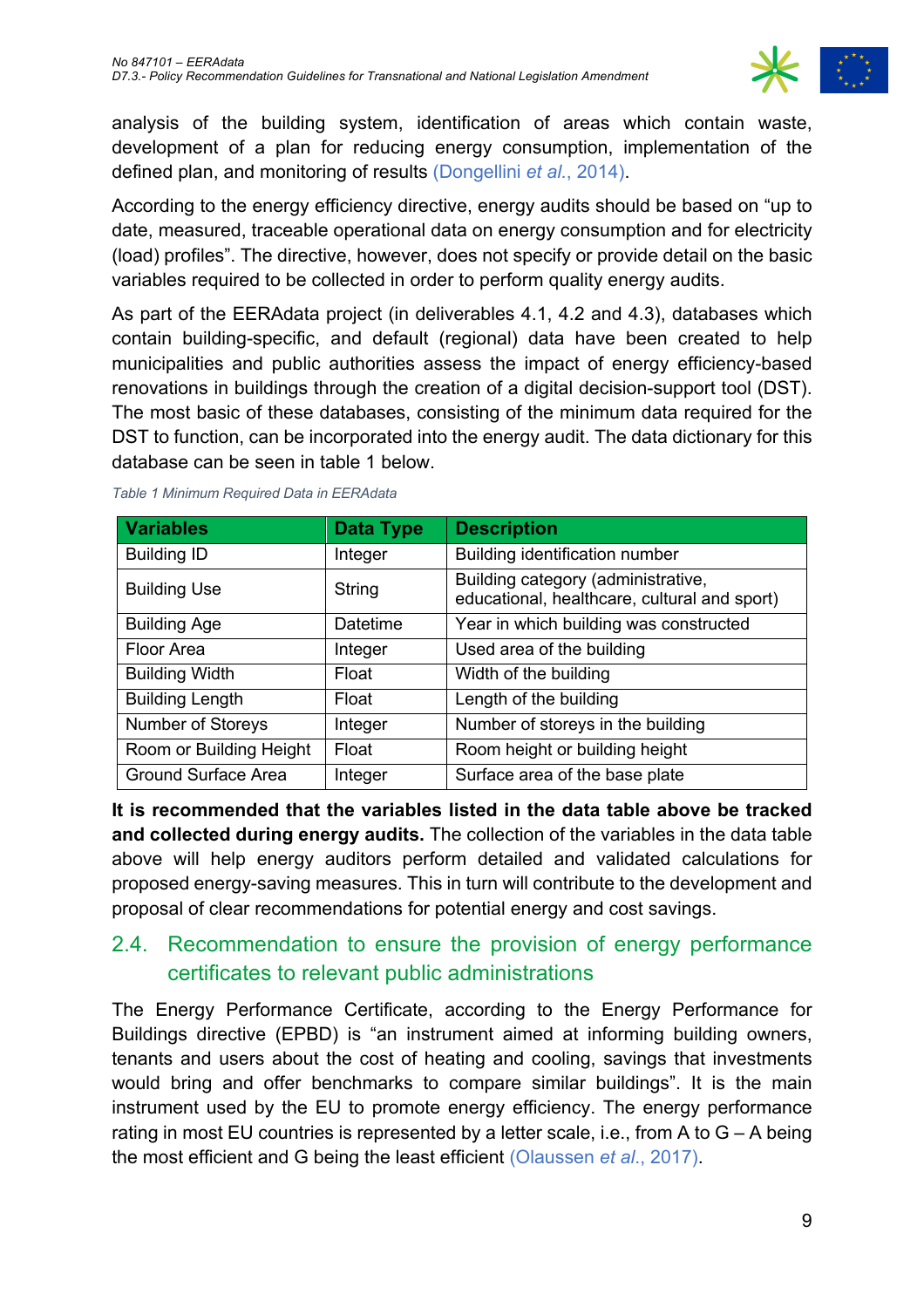

Under the existing EU regulatory framework, these certificates are currently required for buildings being built, sold, or rented. They are required to be provided to prospective tenants or buyers. There is, however, currently no requirement to provide these certificates to public administrations that lead building renovation efforts and allocate resources. Due to the data requirements for energy efficiency impact assessment in the EERAdata project, the energy performance certificates are a necessary part of providing a robust assessment of the state of a building energywise.

**It is therefore recommended that it becomes mandatory for building managers and landlords to provide energy performance certificates to public building administrations to help with renovation planning and resource allocation efforts**. This information would go a long way to establishing a baseline in terms of energy performance for each building assessed and will help to determine an accurate measure of how much renovations have improved the energy performance of the building.

### 2.5. Recommendation to track and store data on changes/renovations made to buildings over time

Buildings can go through several renovation activities over time. This can include both cosmetic and structural renovations. In large cities, such as those of EERAdata's implementing partners, Copenhagen and Andalusia, the number of buildings which undergo renovation on a yearly basis could reach the hundreds. Therefore, it is important that data on renovation activities be tracked and stored.

Renovation of building stock in the EU has been deemed a top priority (Pombo *et al*., 2016). Through the EPBD, EU Member States are required to keep a Building Renovation Passport (BRP), which contains a digital logbook with information about the property, it's operational performance and historic renovations. The passport, which is complementary to the energy performance certificates, also includes a longterm renovation roadmap that identifies future retrofit measures, along with links to contractors and finance options.

However, this passport is only optional and complementary to the energy performance certificates. This, in essence, downplays the importance of having a record of renovations which have been performed on a building. Additionally, there is no provision in the directive for where the information on historic renovations should be stored. This is a problem as one of the challenges to the data collection efforts in the EERAdata project was the lack of centralised repositories from which data on historical renovation actions could be obtained. Data necessary for impact assessment was scattered with access rights, data owners, and data format varying significantly. This led to the use of a more scattershot approach which involved manual data gathering, sourcing for data from different government agencies, extrapolating from existing data, and incorporating default data (i.e., data representative of the country/continent). For example, in the City of Copenhagen, five different databases were found to contain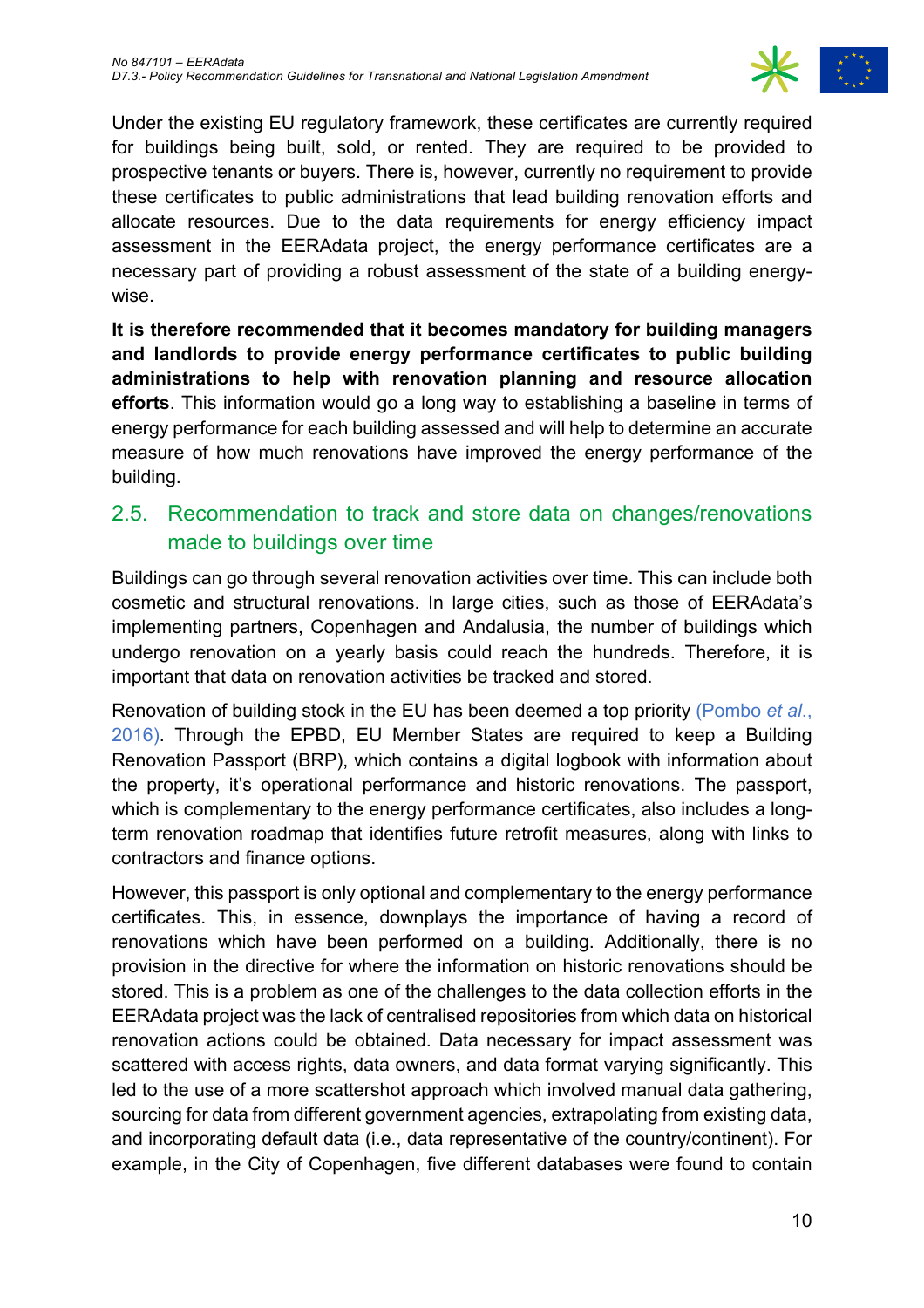

the data required for impact assessment: BBR, KASA, Timesafe, Sparenergie and Statistics Denmark.

**It is therefore recommended first that the building renovation passports be made mandatory rather than optional for EU Member States** and **that each member state develops a central repository in which information from the passports can be stored and retrieved by the appropriate authorities**. This can help with impact assessment for energy efficiency-based renovations as well as building-stock planning and resource allocation.

#### 2.6. Recommendation to include wider benefits of renovation in energy audits

The impacts of energy efficiency-based renovations go beyond the standard benefit of energy consumption reduction. There are wider benefits to be taken into account which fall into the macroeconomic, fiscal, and wellbeing categories (Payne *et al*., 2015).

Current energy audits, according to the Energy Efficiency Directive, should comprise a detailed review of the energy consumption profile of buildings or group of buildings, industrial operations or installations and build wherever possible on life-cycle cost analysis (LCCA) instead of Simple Payback Periods (SPP). This should be done to take account of long-term savings, residual values of long-term investments and discount rates. There are, however, wider benefits of energy efficiency-based renovations such as indoor well-being, comfort, energy generation, environmental well-being, health, and economic productivity which can also be taken into account in the energy audit process.

The EERAdata project is aiming to accelerate the incorporation of wider benefits of building renovations in national, regional, and municipal laws and regulations. From the survey conducted in task 2.1, questions were asked to assess the existing renovation frameworks regarding the incorporation of wider benefits and social costs. The partner municipalities indicated the need to include the wider benefits as part of their assessment process in the future.

**It is therefore recommended that the wider benefits of energy efficiency-based renovation be incorporated into the results of energy audits**. This can significantly help energy auditors provide additional justifications for energy saving recommendations provided as part of the audits. This in turn provides avenues for energy poverty alleviation which might otherwise go unexplored. The Andalusian Energy Agency, being an energy auditor, as well as building-stock manager, can greatly benefit from this.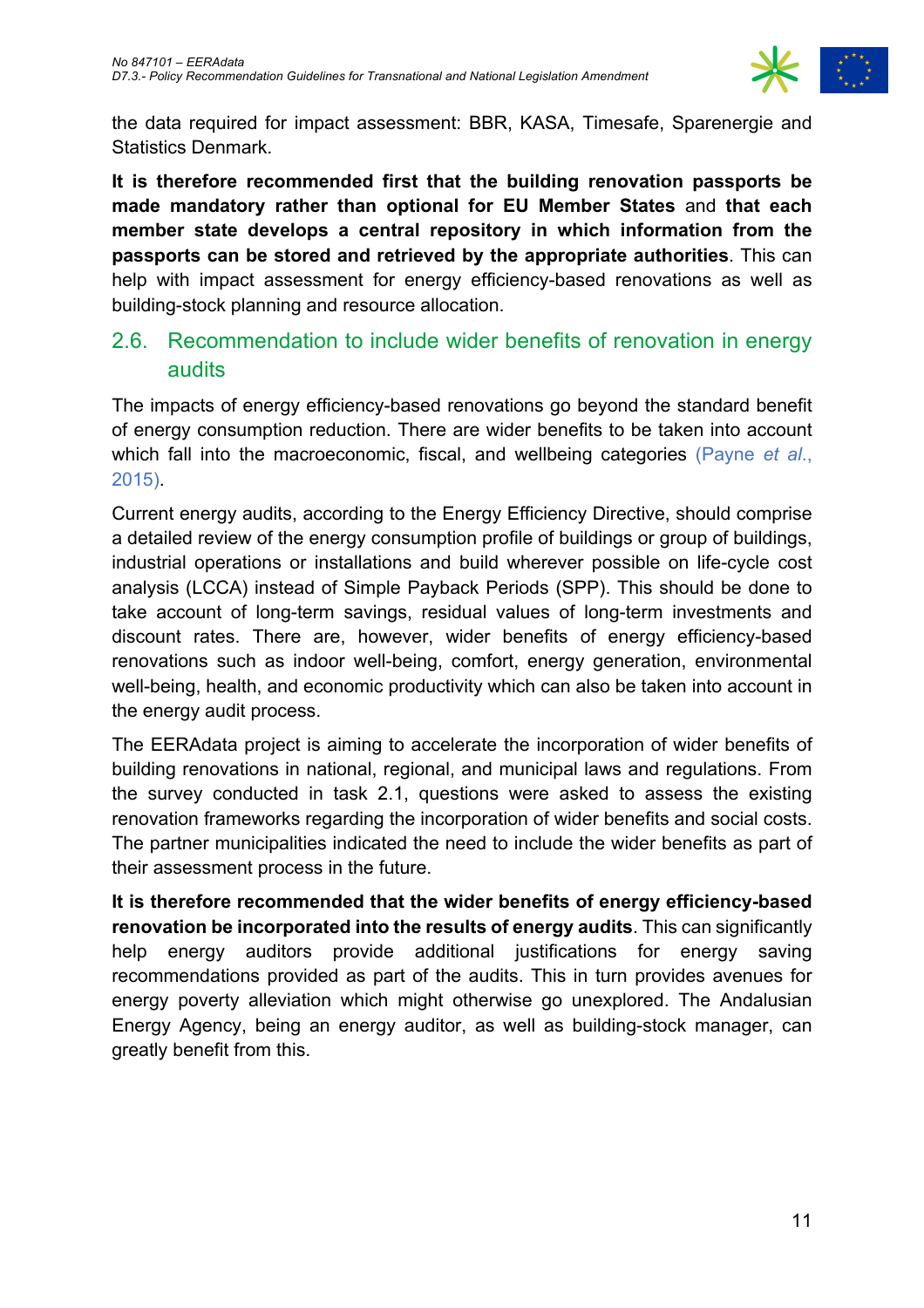

#### 2.7. Recommendation to include socio-economic assessment databases into long term renovation strategies

With the upcoming renewal of the European Energy Efficiency Directive (Directive 2018/2002/EU,) and the potential integration of the Energy Efficiency First Principle, the EERAdata results also stress the extension of article 4 of the EED in the future.

Article 4 specifically states that: "Member States shall establish a long-term strategy for mobilising investment in the renovation of the national stock of residential and commercial buildings, both public and private. This strategy shall encompass:

- an overview of the national building stock based, as appropriate, on statistical sampling;
- identification of cost-effective approaches to renovations relevant to the building type and climatic zone;
- policies and measures to stimulate cost-effective deep renovations of buildings, including staged deep renovations;
- a forward-looking perspective to guide investment decisions of individuals, the construction industry and financial institutions;
- an evidence-based estimate of expected energy savings and wider benefits."

These points are clearly part of the municipal decision-making mechanisms which, based on the right facts and balancing schemes, should lead to a sustainable development of the public building stock.

Within the EERAdata project, it became clear that the integration of wider, socioeconomic benefits into balancing and planning schemes have a significant influence when integrated into long-term scenarios. **It is therefore recommended that the time-domain be added into the baselines and furthermore that the socioeconomic benefits be integrated into long-term renovation strategies**. This encourages the decision makers to take facts and numbers into account which lie beyond energy cost savings, which can be calculated yearly but have a reduced impact compared to economic or social impact assessment.

Public building owners should be motivated to create a socio-economic database, observing the effects of their own building renovation projects in economic, environmental, and social terms. "How many jobs have been created?" "Have particulate matter concentration been reduced?", "How much revenue has the municipality created over time and related to renovation projects?". These findings can be shared and help to create an evidence base for more complex and legally binding quantification methods for wider benefits in the future.

### 2.8. Recommendation to include solar resource use through PV and Solar thermal systems as mandatory in residential sector in renovation of buildings

Nearly Zero Energy Buildings (NZEB) according to D'Agostino (2015), are buildings that possesses very high energy performance while requiring only minimal amount of energy which should be covered significantly by renewable sources. In the EU recommendations for Nearly Zero Energy Building (NZEB), point 2.1.3 states that the most frequently applied renewable energy systems in NZEB are on-building solar thermal and PV systems. Despite this, the majority of techcnical codes of construction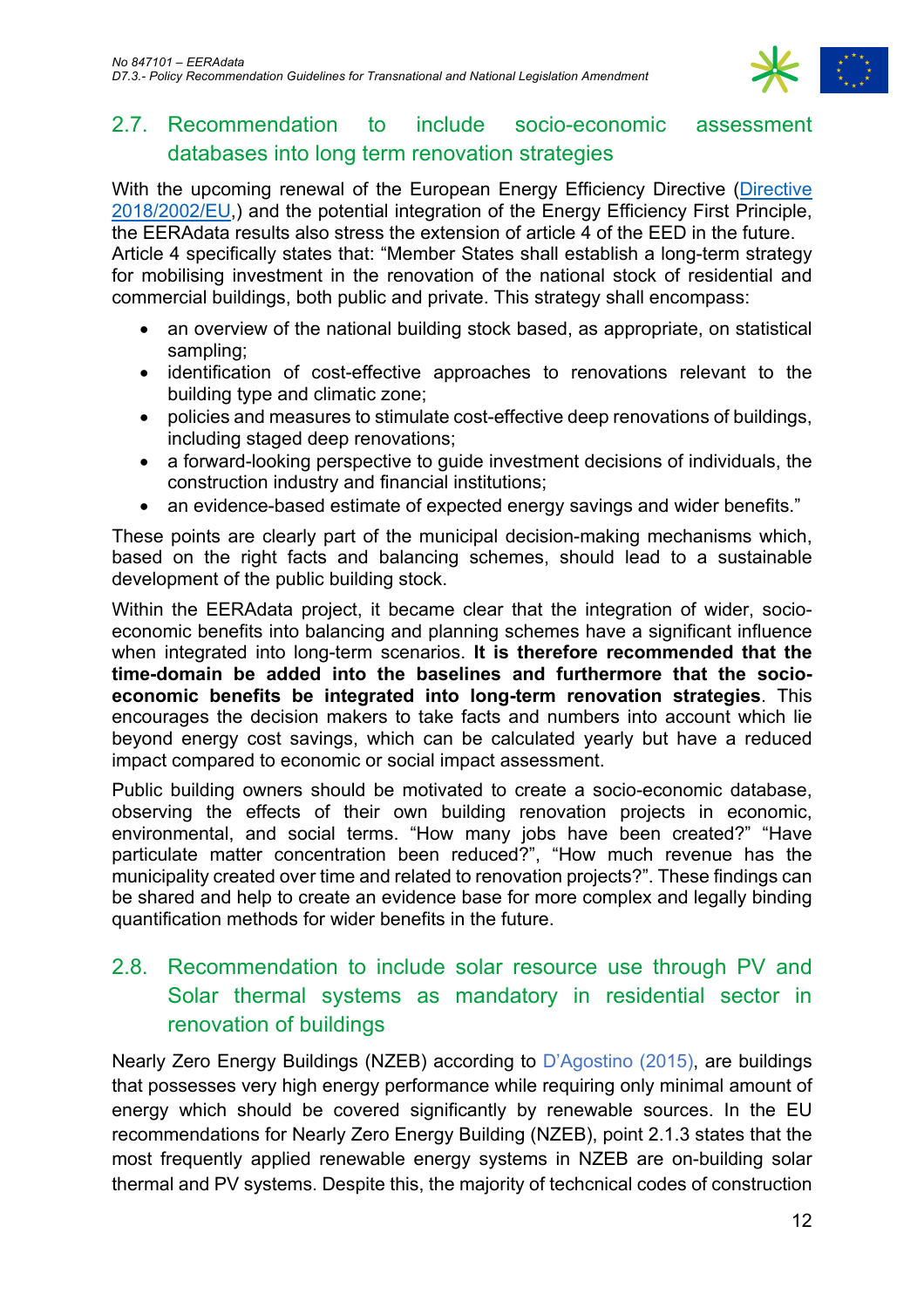

in the EU do not make the use of this solar resource mandatory. An example of this is the National Regulation in Spain (where the Region of Andalusia is located) with regards to the use of PV systems for electricity in households. This is a problem because it does not afford low income residents the opportunity to take advantage of the most freely available renewable energy source, which would help to reduce energy poverty. This issue has to also been refereced inside the COAMá publication in Greencities 2020.

**It is therefore recommended that solar resources such as PV cells or solar thermal systems be made mandatory in EU directives related with building renovation and new design**. This can significantly help to increase the use of the free solar resource, thereby helping to reduce energy poverty.

# **3. Conclusion**

This deliverable has presented an overview of policy recommendations drawn from the EERAdata project by bringing together the expertise of the project partners to draw insights from different stages of the project. In total, six recommendations were put forth addressing established policy instruments such as energy performance certificates (EPCs), long term renovation strategies, and energy audits and proposing new policies which will help improve the implementation of energy efficiency measures and help alleviate energy poverty in the EU. In summary, the recommendations proposed are seen in table 2.

*Table 2 Policy Recommendation Summary*

| S/N            | <b>Recommendation</b>                                                                                                                                                                                                                                                                                                                                                                                                                                          |
|----------------|----------------------------------------------------------------------------------------------------------------------------------------------------------------------------------------------------------------------------------------------------------------------------------------------------------------------------------------------------------------------------------------------------------------------------------------------------------------|
| R <sub>1</sub> | Recommendation to track "thermal comfort" in buildings. There are<br>usually limited budgets allocated for renovations and it would be good<br>to know which building occupants have it worst in terms of comfort<br>and prioritize them. This ranking can also help to identify households<br>which are energy poor and help relevant entities allocate appropriate<br>funding to addressing this.                                                            |
| R <sub>2</sub> | Recommendation to make it mandatory for utility companies to<br>provide data on energy consumption of buildings to public authorities<br>and housing agencies which manage renovation of building stock.<br>This can help with activities such as regulation/negotiation of energy<br>prices with suppliers, supervision of trends in energy consumption to<br>identify deviations, and the proposal of corrective steps to mitigate<br>severe energy poverty. |
| R <sub>3</sub> | Recommendation to include the EERAdata minimum requirements<br>as part of the data to be collected in energy audits which are required<br>to be performed according to Article 8 of the Energy Efficiency                                                                                                                                                                                                                                                      |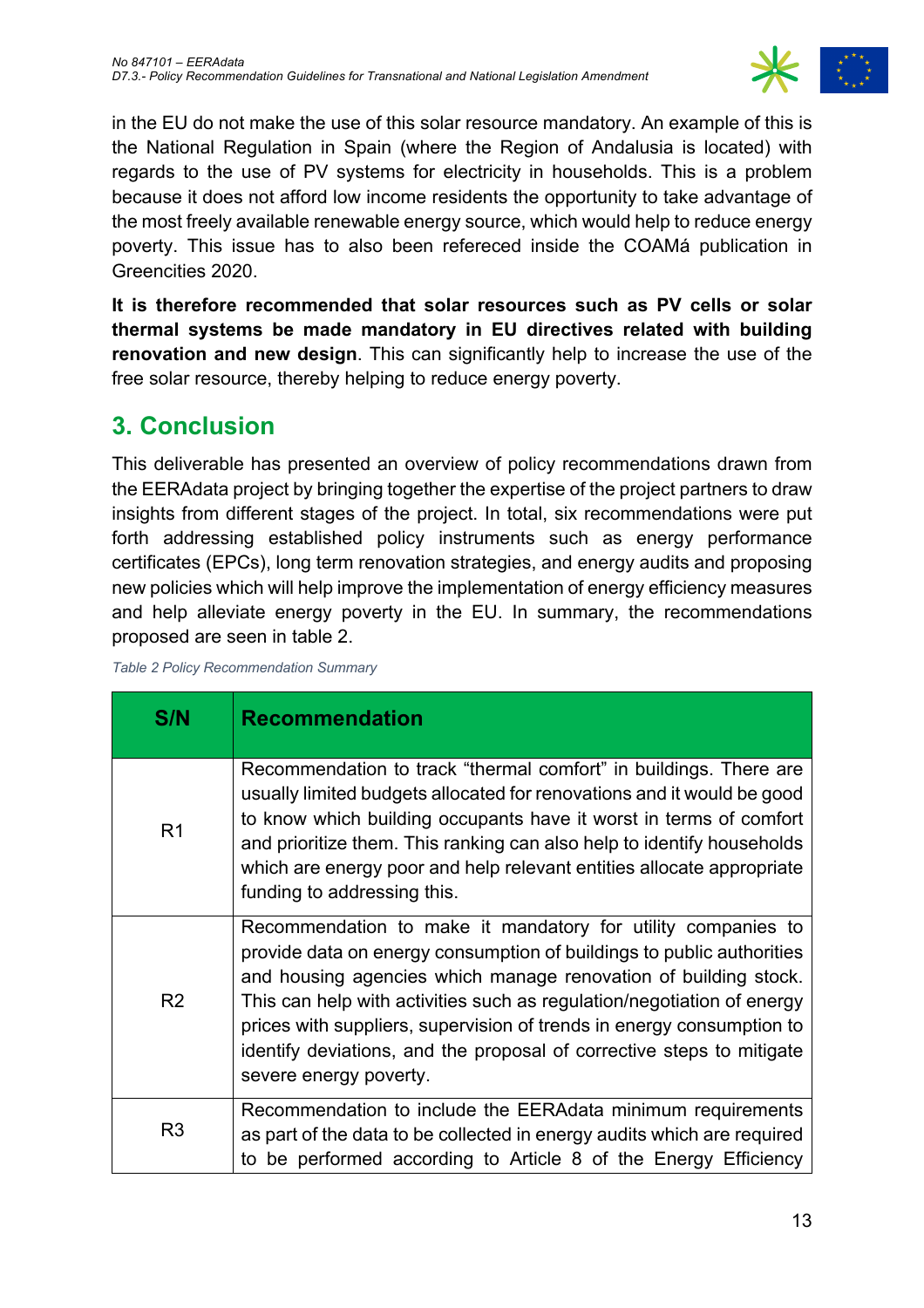

|                | Directive 2012/27/EU. This will help auditors perform detailed and<br>validated calculations for proposed energy-saving measures.                                                                                                                                                                                                                                                                                                        |
|----------------|------------------------------------------------------------------------------------------------------------------------------------------------------------------------------------------------------------------------------------------------------------------------------------------------------------------------------------------------------------------------------------------------------------------------------------------|
| R <sub>4</sub> | Recommendation to ensure provision of energy performance<br>certificates to relevant public administrations. This information will<br>help to establish a baseline of energy performance for each building<br>assessed and determine an accurate measure of how much<br>renovations have improved the energy performance of the building.                                                                                                |
| R <sub>5</sub> | Recommendation to track and store data on changes/renovations<br>made to buildings over time. Based on the experience of EERAdata's<br>implementing partners, this information is not collected and stored in<br>central database. Policy developed as a result of this<br>a<br>recommendation can help with impact assessment for energy<br>efficiency-based renovations as well as building-stock planning and<br>resource allocation. |
| R <sub>6</sub> | Recommendation to incorporate the wider benefits of energy<br>efficiency in energy audits. This can significantly help energy auditors<br>provide additional justifications for energy saving recommendations<br>provided as part of the audits.                                                                                                                                                                                         |
| R <sub>7</sub> | Recommendation to include socio-economic assessment databases<br>into long term renovation strategies. This can significantly help to<br>create evidence on socio-economic effects of energy efficiency and<br>helps to develop complex quantification mechanisms and regulations<br>for long-term renovation strategies.                                                                                                                |
| R <sub>8</sub> | Recommendation to include solar resource use through PV cells and<br>solar thermal systems as mandatory in residential sector in<br>renovation of buildings. This can significantly help to increase the use<br>of the free solar resource, thereby helping to reduce energy poverty.                                                                                                                                                    |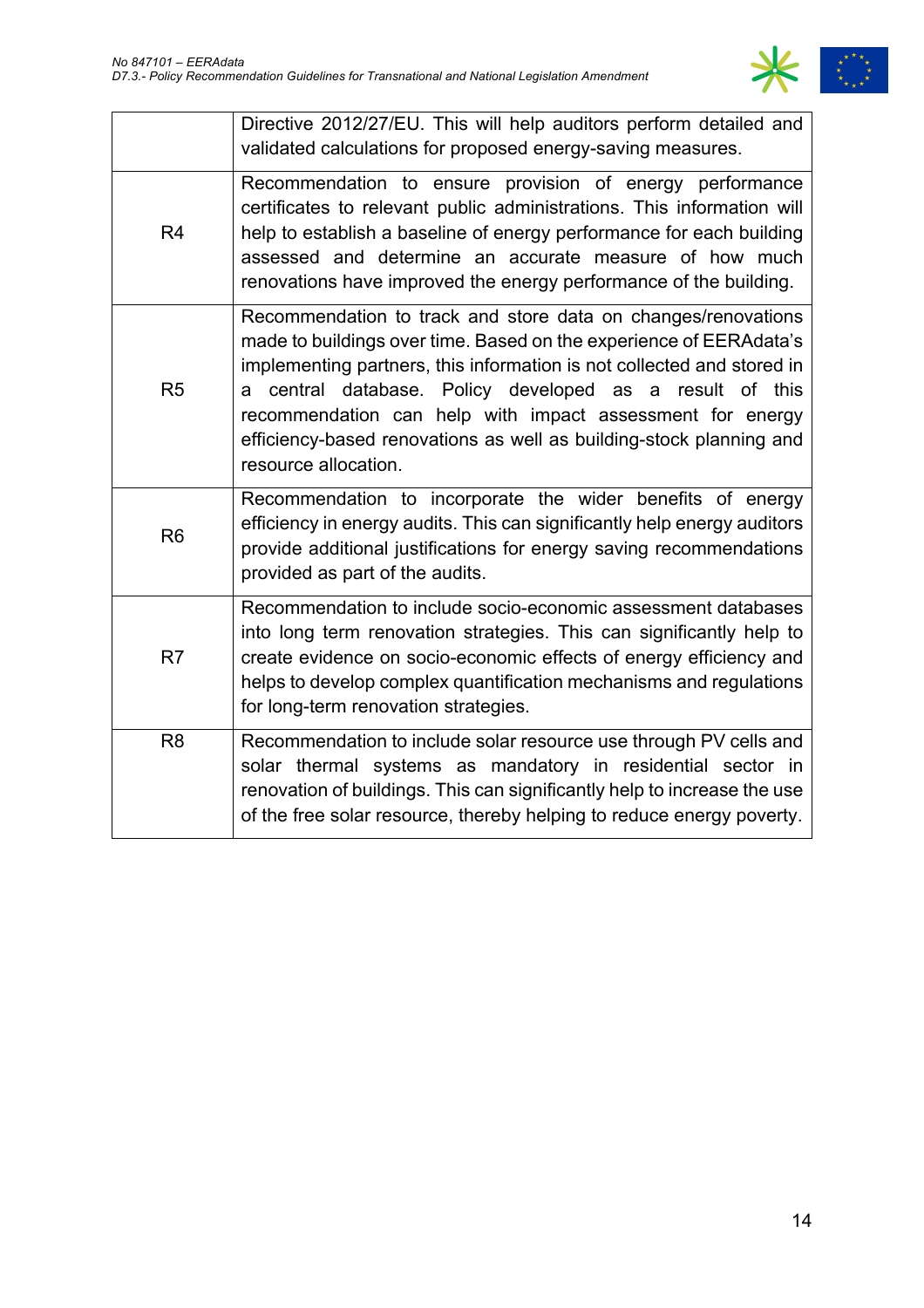

## **References**

Abad Cano, R. (2020) Paving the way towards the building renovation wider benefits: energy poverty case. Greencities International Congress, 27,336-347.

Akimoto, T., Tanabe, S. I., Yanai, T., & Sasaki, M. (2010). Thermal comfort and productivity-Evaluation of workplace environment in a task conditioned office. *Building and environment*, *45*(1), 45-50.

Carlucci, S. (2013). Thermal comfort assessment of buildings.

D'Agostino, D. (2015). Assessment of the progress towards the establishment of definitions of Nearly Zero Energy Buildings (nZEBs) in European Member States. *J. Build. Eng*, *1*, 20-32.

Dongellini, M., Marinosci, C., & Morini, G. L. (2014). Energy audit of an industrial site: a case study. *Energy Procedia*, *45*, 424-433.

Fisk, W. J., & Rosenfeld, A. H. (1997). Estimates of improved productivity and health from better indoor environments. Indoor air, 7(3), 158-172.

Olaussen, J. O., Oust, A., & Solstad, J. T. (2017). Energy performance certificates– Informing the informed or the indifferent?. *Energy Policy*, *111*, 246-254.

Papada, L., & Kaliampakos, D. (2016). Measuring energy poverty in Greece. *Energy Policy*, *94*, 157-165.

Payne, J., Weatherall, D., & Downy, F. (2015). Capturing the "multiple benefits" of energy efficiency in practice: the UK example. *Energy Savings Trust Sumer Study Proceedings*.

Pombo, O., Rivela, B., & Neila, J. (2016). The challenge of sustainable building renovation: assessment of current criteria and future outlook. *Journal of Cleaner production*, *123*, 88-100.

Seppänen, O. A., & Fisk, W. (2006). Some quantitative relations between indoor environmental quality and work performance or health. Hvac&R Research, 12(4), 957- 973.

Seppanen, O., Fisk, W. J., & Lei, Q. H. (2006). Effect of temperature on task performance in office environment.

Tanabe, S. I., Iwahashi, Y., Tsushima, S., & Nishihara, N. (2013). Thermal comfort and productivity in offices under mandatory electricity savings after the Great East Japan earthquake. *Architectural Science Review*, *56*(1), 4-13.

Wang, S., Yan, C., & Xiao, F. (2012). Quantitative energy performance assessment methods for existing buildings. *Energy and buildings*, *55*, 873-888.

Wang, X., Huang, C., & Cao, W. (2010). Energy audit of building: A case study of a commercial building in Shanghai. In *2010 Asia-Pacific Power and Energy Engineering Conference* (pp. 1-4). IEEE.